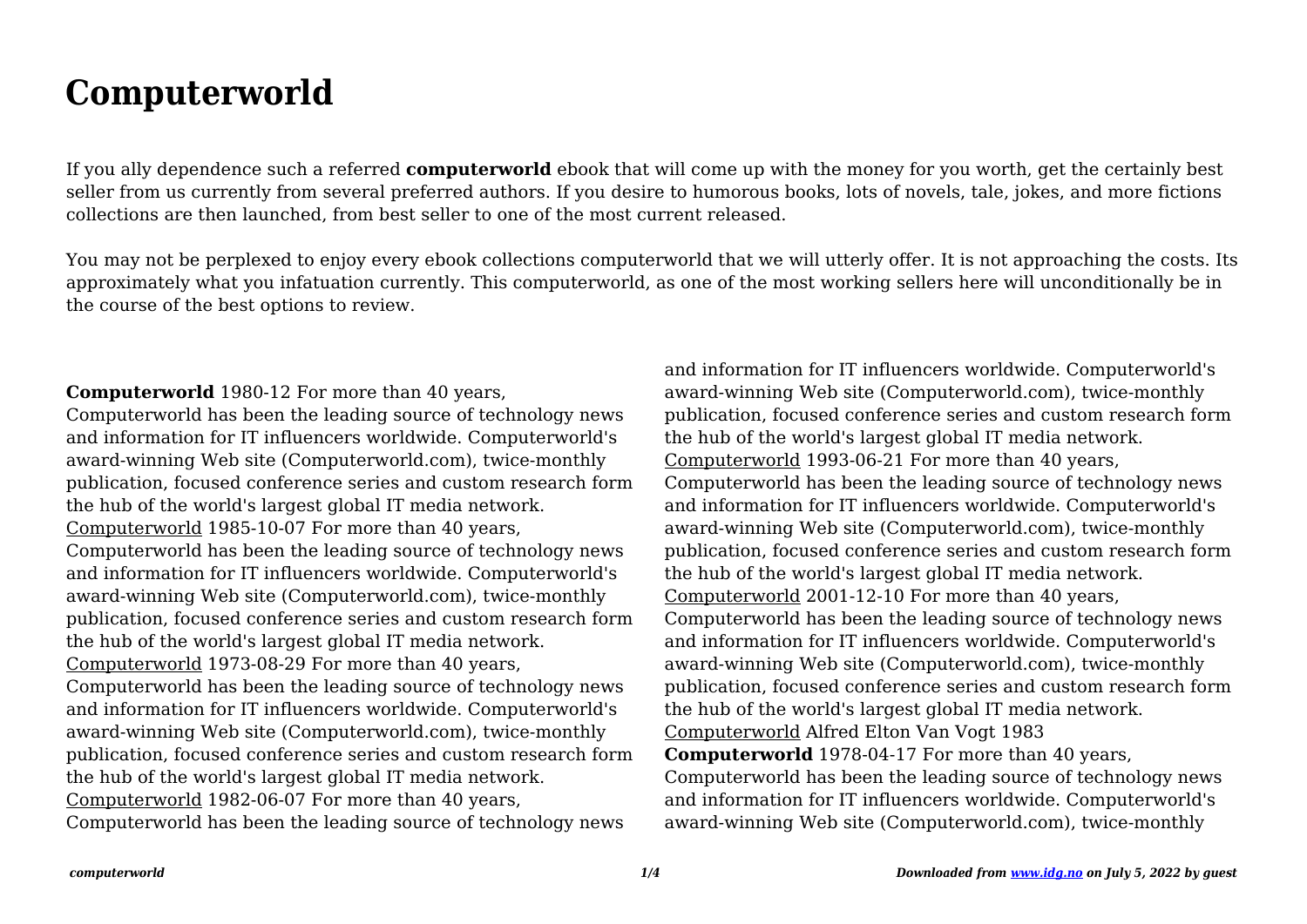publication, focused conference series and custom research form the hub of the world's largest global IT media network. **Computerworld** 1985-04-22 For more than 40 years, Computerworld has been the leading source of technology news and information for IT influencers worldwide. Computerworld's award-winning Web site (Computerworld.com), twice-monthly publication, focused conference series and custom research form the hub of the world's largest global IT media network. *Computerworld* 1983-04-11 For more than 40 years, Computerworld has been the leading source of technology news and information for IT influencers worldwide. Computerworld's award-winning Web site (Computerworld.com), twice-monthly publication, focused conference series and custom research form the hub of the world's largest global IT media network. *Computerworld* 1999-03-15 For more than 40 years, Computerworld has been the leading source of technology news and information for IT influencers worldwide. Computerworld's award-winning Web site (Computerworld.com), twice-monthly publication, focused conference series and custom research form the hub of the world's largest global IT media network. Computerworld 1984-11 For more than 40 years, Computerworld has been the leading source of technology news and information for IT influencers worldwide. Computerworld's award-winning Web site (Computerworld.com), twice-monthly publication, focused conference series and custom research form the hub of the world's largest global IT media network. **Computerworld** 1980-05-05 For more than 40 years, Computerworld has been the leading source of technology news

and information for IT influencers worldwide. Computerworld's award-winning Web site (Computerworld.com), twice-monthly publication, focused conference series and custom research form the hub of the world's largest global IT media network. **Computerworld** 1998-11-30 For more than 40 years,

Computerworld has been the leading source of technology news

and information for IT influencers worldwide. Computerworld's award-winning Web site (Computerworld.com), twice-monthly publication, focused conference series and custom research form the hub of the world's largest global IT media network. *Computerworld* 1988 For more than 40 years, Computerworld has been the leading source of technology news and information for IT influencers worldwide. Computerworld's award-winning Web site (Computerworld.com), twice-monthly publication, focused conference series and custom research form the hub of the world's largest global IT media network. Computerworld 1984-05-21 For more than 40 years, Computerworld has been the leading source of technology news and information for IT influencers worldwide. Computerworld's award-winning Web site (Computerworld.com), twice-monthly publication, focused conference series and custom research form the hub of the world's largest global IT media network. *Computerworld* 1999-08-16 For more than 40 years, Computerworld has been the leading source of technology news and information for IT influencers worldwide. Computerworld's award-winning Web site (Computerworld.com), twice-monthly publication, focused conference series and custom research form the hub of the world's largest global IT media network. **Computerworld** 1986-01-13 For more than 40 years, Computerworld has been the leading source of technology news and information for IT influencers worldwide. Computerworld's award-winning Web site (Computerworld.com), twice-monthly publication, focused conference series and custom research form the hub of the world's largest global IT media network. **Computerworld** 1980-10-20 For more than 40 years, Computerworld has been the leading source of technology news and information for IT influencers worldwide. Computerworld's award-winning Web site (Computerworld.com), twice-monthly publication, focused conference series and custom research form the hub of the world's largest global IT media network.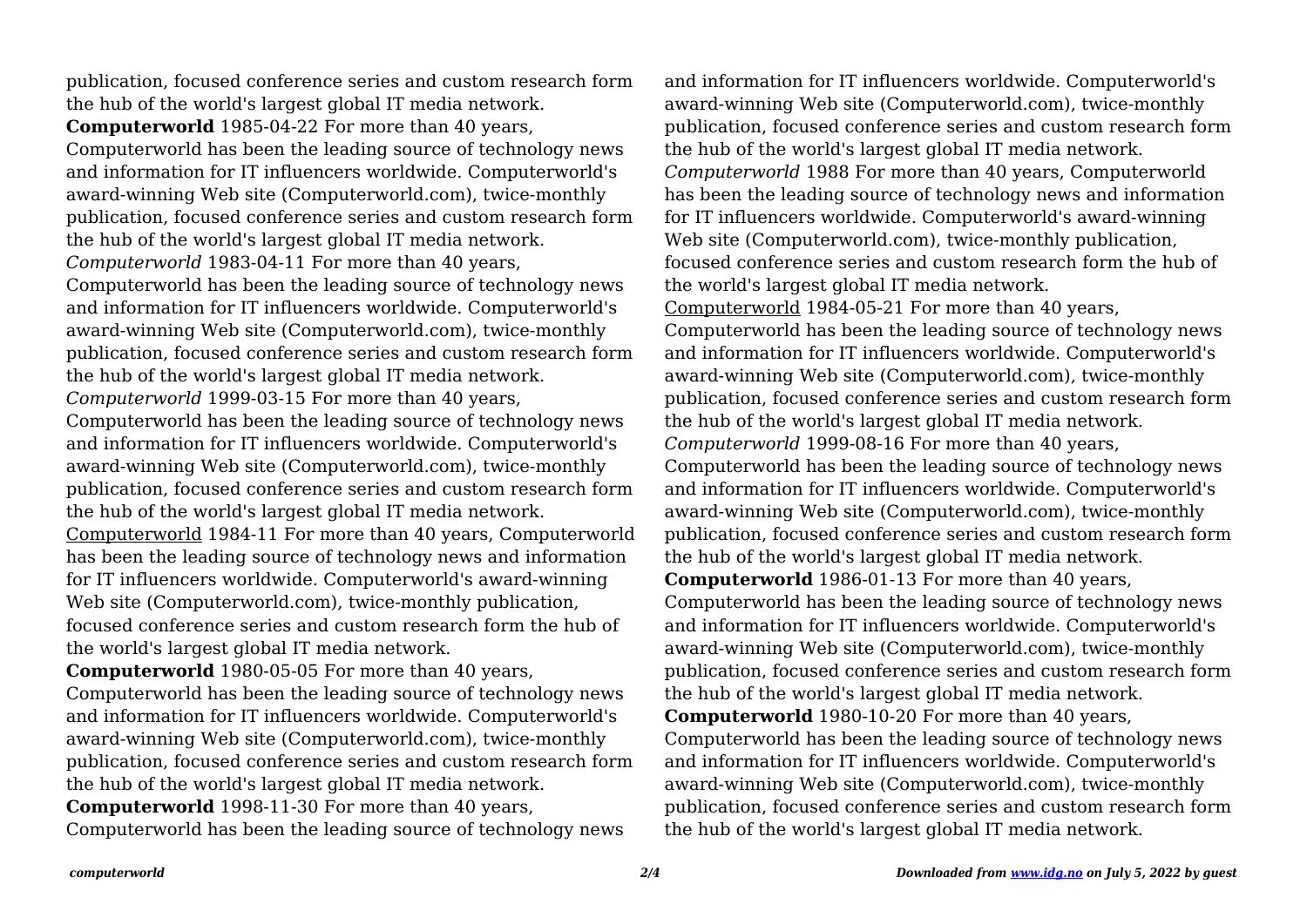*Computerworld* 1976-12-20 For more than 40 years, Computerworld has been the leading source of technology news and information for IT influencers worldwide. Computerworld's award-winning Web site (Computerworld.com), twice-monthly publication, focused conference series and custom research form the hub of the world's largest global IT media network. *Computerworld* 1993-11-01 For more than 40 years, Computerworld has been the leading source of technology news and information for IT influencers worldwide. Computerworld's award-winning Web site (Computerworld.com), twice-monthly publication, focused conference series and custom research form the hub of the world's largest global IT media network. *Computerworld* 1985-03-25 For more than 40 years, Computerworld has been the leading source of technology news and information for IT influencers worldwide. Computerworld's award-winning Web site (Computerworld.com), twice-monthly publication, focused conference series and custom research form the hub of the world's largest global IT media network. Computerworld 1999-01-25 For more than 40 years, Computerworld has been the leading source of technology news and information for IT influencers worldwide. Computerworld's award-winning Web site (Computerworld.com), twice-monthly publication, focused conference series and custom research form the hub of the world's largest global IT media network. Computerworld 1987-03-02 For more than 40 years, Computerworld has been the leading source of technology news and information for IT influencers worldwide. Computerworld's award-winning Web site (Computerworld.com), twice-monthly publication, focused conference series and custom research form the hub of the world's largest global IT media network. **Computerworld** 1982-03-15 For more than 40 years, Computerworld has been the leading source of technology news and information for IT influencers worldwide. Computerworld's

award-winning Web site (Computerworld.com), twice-monthly

publication, focused conference series and custom research form the hub of the world's largest global IT media network. *Computerworld* 1975-09-10 For more than 40 years, Computerworld has been the leading source of technology news and information for IT influencers worldwide. Computerworld's award-winning Web site (Computerworld.com), twice-monthly publication, focused conference series and custom research form the hub of the world's largest global IT media network. Computerworld 2000-03-06 For more than 40 years, Computerworld has been the leading source of technology news and information for IT influencers worldwide. Computerworld's award-winning Web site (Computerworld.com), twice-monthly publication, focused conference series and custom research form the hub of the world's largest global IT media network. **Computerworld** 1996-09-09 For more than 40 years, Computerworld has been the leading source of technology news and information for IT influencers worldwide. Computerworld's award-winning Web site (Computerworld.com), twice-monthly publication, focused conference series and custom research form the hub of the world's largest global IT media network. Computerworld 1994-01-24 For more than 40 years, Computerworld has been the leading source of technology news and information for IT influencers worldwide. Computerworld's award-winning Web site (Computerworld.com), twice-monthly publication, focused conference series and custom research form the hub of the world's largest global IT media network. **Computerworld** 2000-05-22 For more than 40 years, Computerworld has been the leading source of technology news and information for IT influencers worldwide. Computerworld's award-winning Web site (Computerworld.com), twice-monthly publication, focused conference series and custom research form the hub of the world's largest global IT media network. Computerworld 1993-08-23 For more than 40 years, Computerworld has been the leading source of technology news